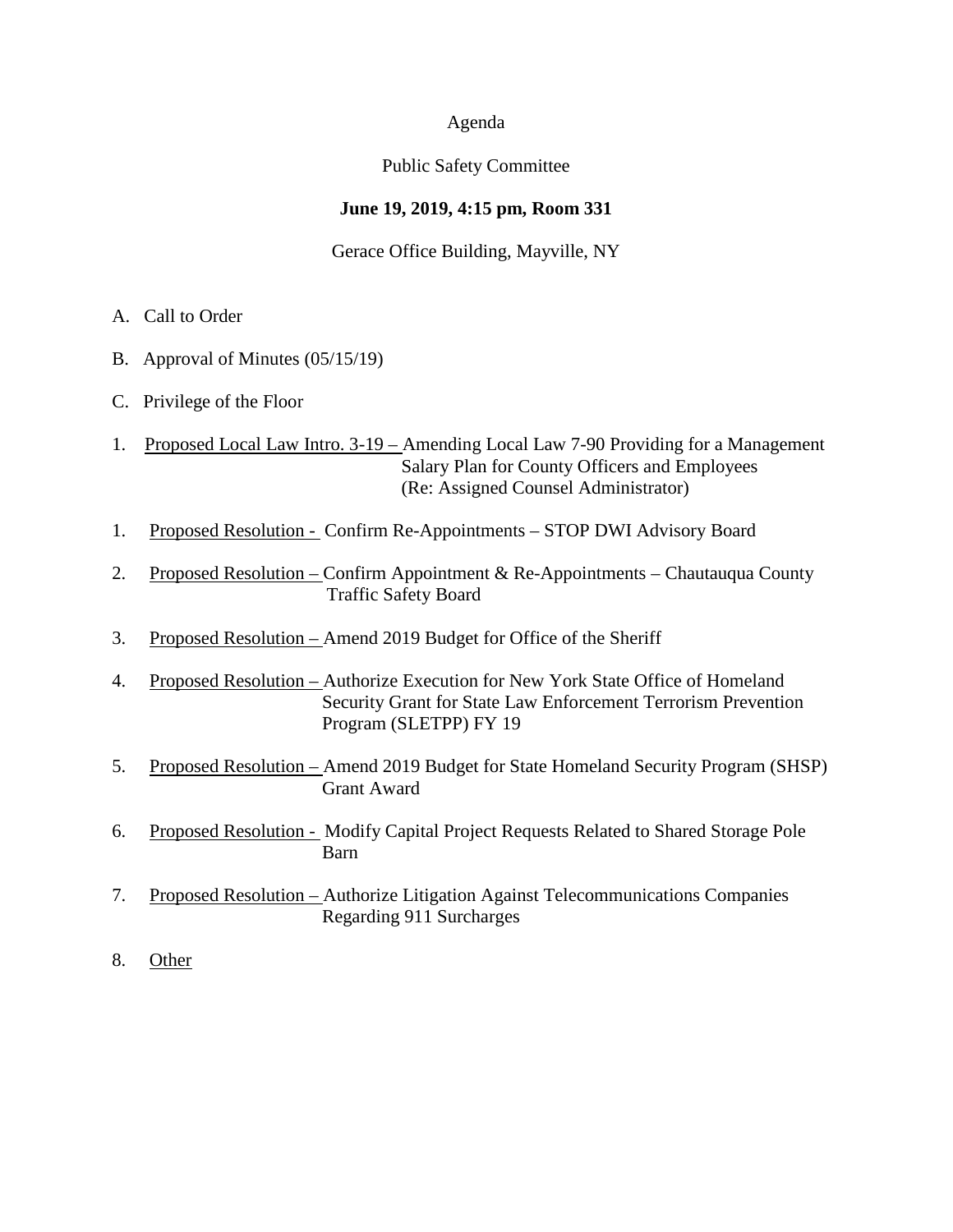#### SMA 6/7/19

#### LOCAL LAW INTRODUCTORY NO. 3-19 CHAUTAUQUA COUNTY

#### AMENDING LOCAL LAW 7-90 PROVIDING FOR A MANAGEMENT SALARY PLAN FOR COUNTY OFFICERS AND EMPLOYEES (re: ASSIGNED COUNSEL ADMINISTRATOR)

BE IT ENACTED, by the Chautauqua County Legislature of the County of Chautauqua, New York, as follows:

Section 1. Additional Title.

The Chautauqua County Management Salary Plan, as set forth in Local Law 7-90, and as amended, is hereby further amended to add the new title of Assigned Counsel Administrator.

Section 2. Salary Level.

The title of Assigned Counsel Administrator shall be placed in Range 10 (\$66,277 to \$101,807) of the 2019 Management Salary Plan.

Section 3. Effective Date.

This local law shall become effective upon filing with the Secretary of State.

Sponsors: Chairman Paul M. Wendel, Legislator Pierre Chagnon and Legislator Terry Niebel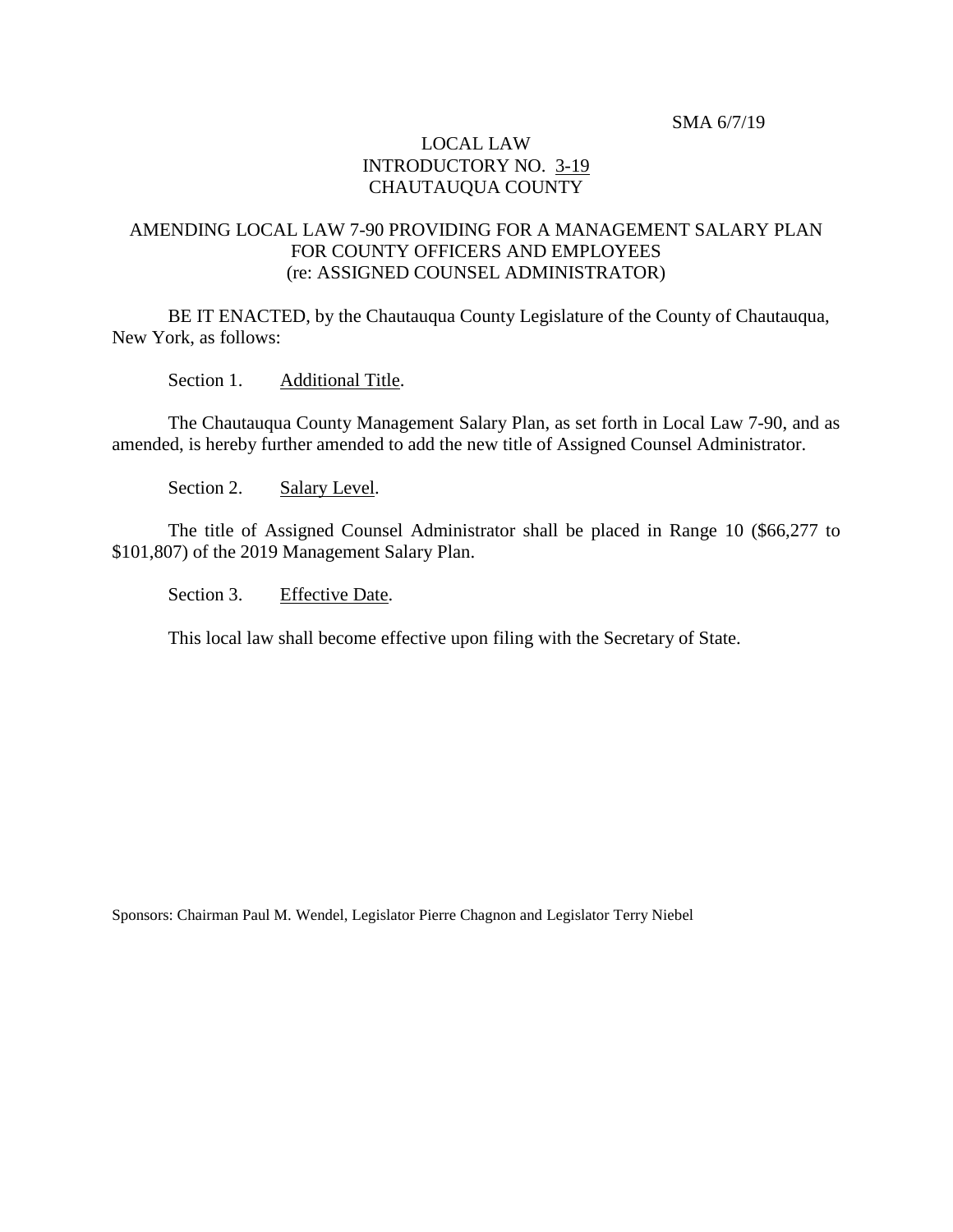### **TITLE:** Confirm Re-Appointments – STOP DWI Advisory Board

**BY:** Public Safety Committee:

**AT THE REQUEST OF:** County Executive George M. Borrello:

WHEREAS, George M. Borrello, County Executive, has submitted the following re-appointments for action by the Chautauqua County Legislature; therefore be it

RESOLVED, That the Chautauqua County Legislature does hereby confirm the following re-appointments to the STOP-DWI Advisory Board:

Penelope Hutton 800 Lakeview Ave. Jamestown, NY 14701 Term Expires: 7/31/21

Benjamin Webb 158 W. Lake Rd. Mayville, NY 14757 Term Expires: 7/31/21

**\_\_\_\_\_\_\_\_\_\_\_\_\_APPROVED \_\_\_\_\_\_\_\_\_\_\_\_\_VETOES (VETO MESSAGE ATTACHED)**

**\_\_\_\_\_\_\_\_\_\_\_\_\_\_\_\_\_\_\_\_\_\_\_\_\_\_\_\_\_\_\_\_\_\_\_\_ \_\_\_\_\_\_\_\_\_\_\_\_\_**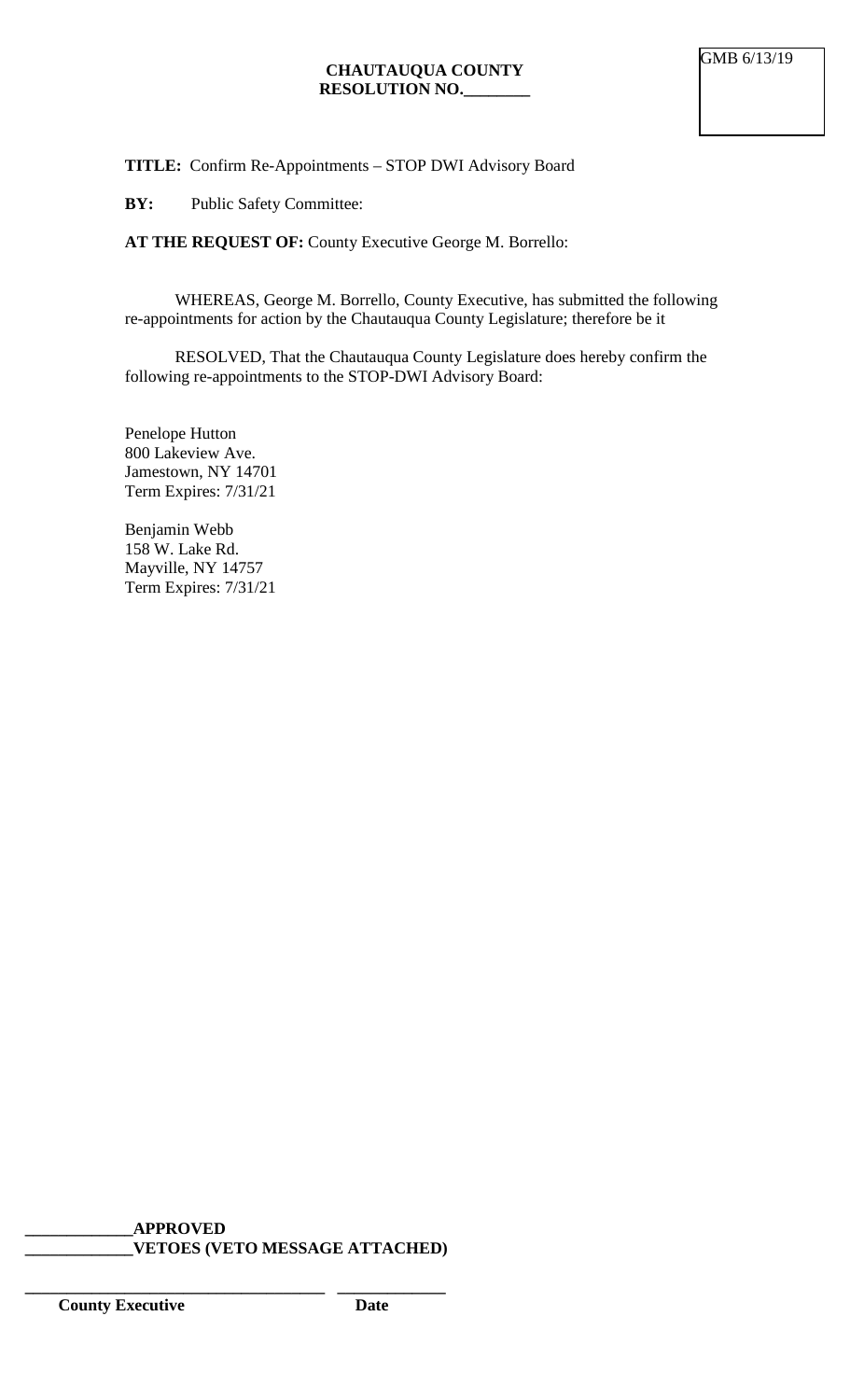**TITLE:** Confirm Appointment and Re-Appointments - Chautauqua County Traffic Safety Board

**BY:** Public Safety Committee:

**AT THE REQUEST OF:** County Executive George M. Borrello:

WHEREAS, County Executive George M. Borrello, has submitted the following re-appointment for action by the Chautauqua County Legislature; therefore be it

RESOLVED, That the Chautauqua County Legislature does hereby confirm the following re-appointments to the Chautauqua County Traffic Safety Board.

Breeanne Agett 1847 Winch Rd. Lakewood, NY 14750 Term Expires: 7/31/21 Re-appointment

Dennis Barmore 2644 28 Mile Creek Rd. Gerry, NY 14740 Term Expires: 7/31/21 Re-appointment

Drew Rodgers 3800 Fluvanna Townline Rd. Jamestown, NY 14701 Term Expires: 7 /31 /21 Re-appointment

Jessica Dayton 10 E. Summit St. Lakewood, NY 14750 Term Expires: 7/31/21 New Appointment Replacing Terri Kindberg

**\_\_\_\_\_\_\_\_\_\_\_\_\_APPROVED \_\_\_\_\_\_\_\_\_\_\_\_\_VETOES (VETO MESSAGE ATTACHED)**

**\_\_\_\_\_\_\_\_\_\_\_\_\_\_\_\_\_\_\_\_\_\_\_\_\_\_\_\_\_\_\_\_\_\_\_\_ \_\_\_\_\_\_\_\_\_\_\_\_\_**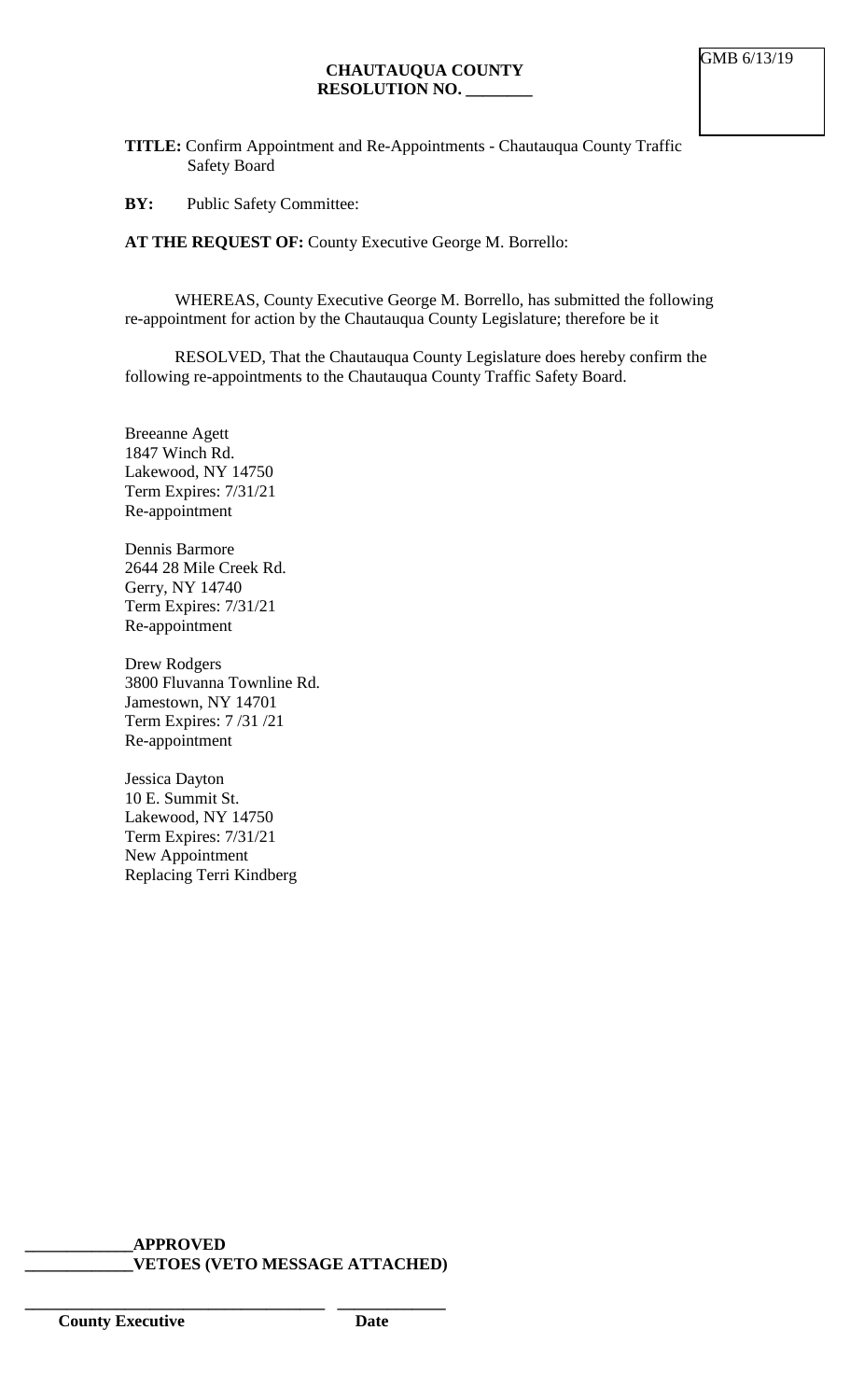#### **CHAUTAUQUA COUNTY RESOLUTION NO.\_\_\_\_\_\_\_\_\_\_\_\_\_**

**TITLE:** Amend 2019 Budget for Office of the Sheriff

**BY:** Public Safety and Audit & Control Committees:

**AT THE REQUEST OF:** County Executive George M. Borrello:

WHEREAS, some Office of the Sheriff expenses are expected to exceed initial budgetary estimates; and

WHEREAS, some Office of the Sheriff revenues are expected to exceed initial budgetary estimates; now therefore be it

RESOLVED, That the Director of Finance is hereby authorized and directed to make the following changes to the 2019 budget:

|               | INCREASE APPROPRIATION ACCOUNTS:    |          |
|---------------|-------------------------------------|----------|
| $A.3150$ 2    | Equipment $-$ Jail                  | \$2,900  |
| A.3110.GRNT.3 | Equipment – Sheriff, Sheriff Grants | \$37,638 |
|               |                                     | \$40,538 |

#### INCREASE REVENUE ACCOUNTS:

| A.3150.R159.2001 | Departmental Income—Chrgs: Commissary Reimb \$2,900 |          |
|------------------|-----------------------------------------------------|----------|
|                  | A.3110.GRNT.R438.9BMB Federal Aid--Bomb Detection   | \$37,638 |
|                  |                                                     | \$40,538 |

**\_\_\_\_\_\_\_\_\_\_\_\_\_APPROVED \_\_\_\_\_\_\_\_\_\_\_\_\_VETOES (VETO MESSAGE ATTACHED)**

\_\_\_\_\_\_\_\_\_\_\_\_\_\_\_\_\_\_\_\_\_\_\_\_\_\_\_\_\_\_\_\_\_\_ \_\_\_\_\_\_\_\_\_\_\_\_\_\_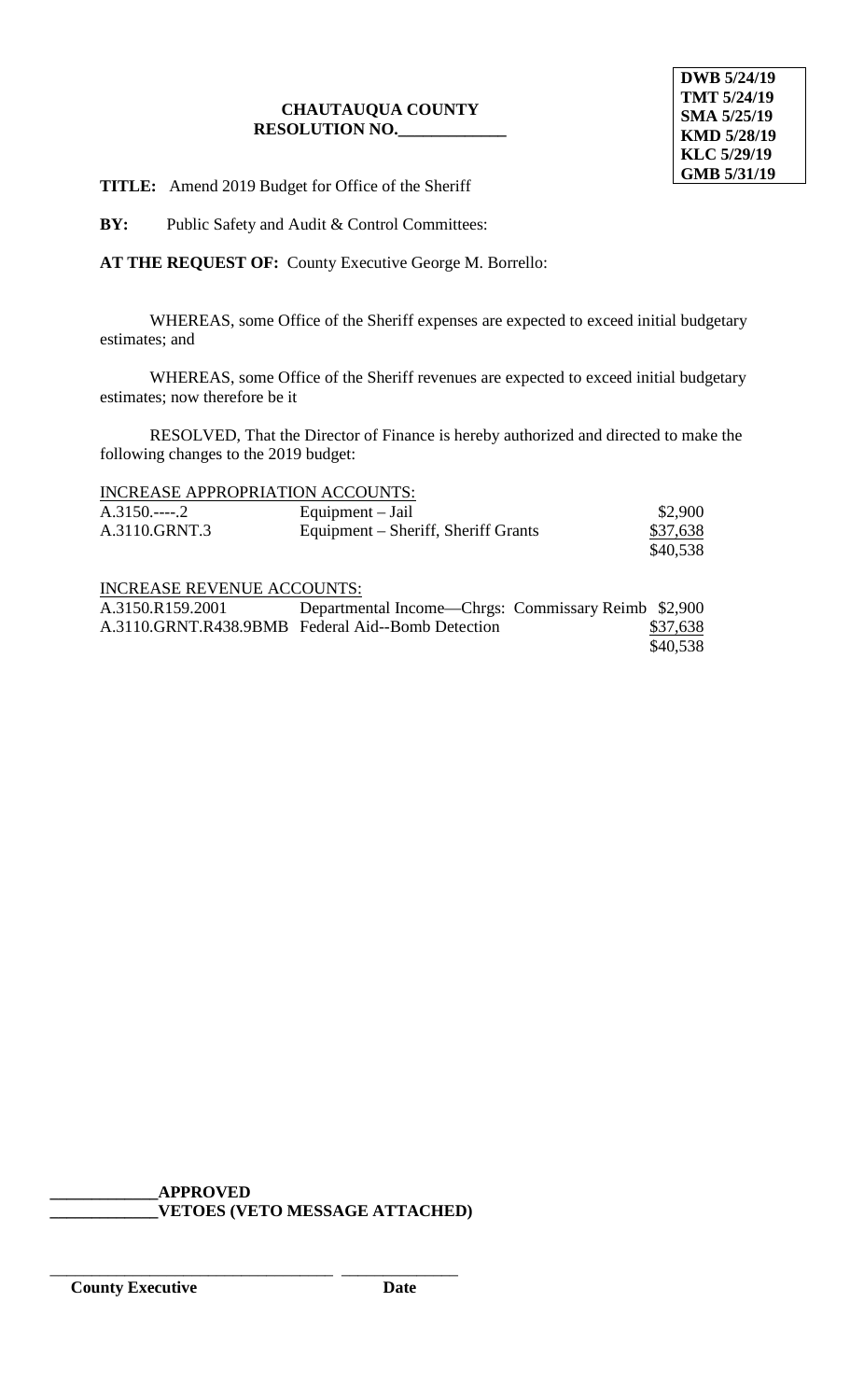#### **CHAUTAUQUA COUNTY RESOLUTION NO. \_\_\_\_\_\_\_\_\_**

DWB 5/24/19 TMT 5/28/19 SMA 6/7/19 KMD 6/7/19 KLC 6/10/19 GMB 6/12/19

**TITLE:** Authorize Execution for New York State Office of Homeland Security Grant for State Law Enforcement Terrorism Prevention Program (SLETPP) FY19

**BY:** Public Safety and Audit & Control Committees:

**AT THE REQUEST OF:** County Executive George M. Borrello:

WHEREAS, the application of the Chautauqua County Sheriff was approved by the New York State Office of Homeland Security and Emergency Services for continued implementation of the State Law Enforcement Terrorism Prevention Program (SLETPP); and

WHEREAS, the State of New York will provide funding in the amount of \$49,986.00 with no local funds required for the contract period from September 1, 2019 to August 31, 2022; and

WHEREAS, a portion of the grant revenues and expenditures, corresponding to the portion of the grant performance that falls in the 2019 calendar year, is included in the 2019 budget; now therefore be it

RESOLVED, That the Chautauqua County Executive is authorized to execute the appropriate agreement with the New York State Office Homeland Security and Emergency Services.

#### **\_\_\_\_\_\_\_\_\_\_\_\_\_APPROVED \_\_\_\_\_\_\_\_\_\_\_\_\_VETOES (VETO MESSAGE ATTACHED)**

**\_\_\_\_\_\_\_\_\_\_\_\_\_\_\_\_\_\_\_\_\_\_\_\_\_\_\_\_\_\_\_\_\_\_\_\_ \_\_\_\_\_\_\_\_\_\_\_\_\_**

**County Executive Date**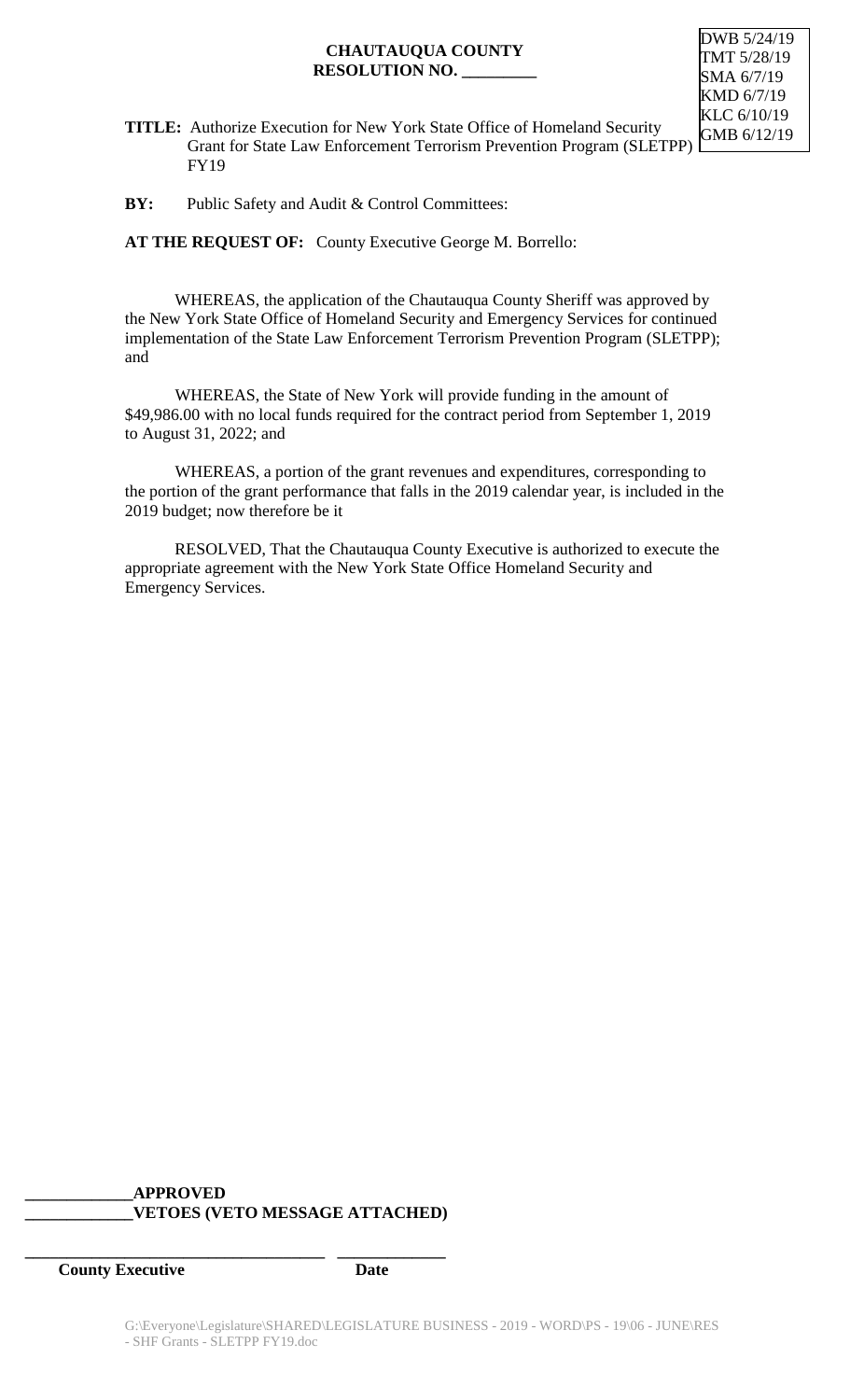### **CHAUTAUQUA COUNTY RESOLUTION NO.\_\_\_\_\_\_\_\_\_\_\_\_\_**

**TITLE:** Amend 2019 Budget for State Homeland Security Program (SHSP) Grant Award

**BY:** Public Safety and Audit & Control Committees:

**AT THE REQUEST OF:** County Executive George M. Borrello:

WHEREAS, the Chautauqua County Office of Emergency Services was awarded a grant in the amount of \$149,956.00 from the 2017 State Homeland Security Program; and

WHEREAS, the State of New York will provide funding for a FY17 grant, with no local funds, per Contract #C969570 during the performance period of September 1, 2017 through August 31, 2020; and

WHEREAS, pursuant to Resolution 237-17, the County Executive was authorized to execute an agreement to secure the grant funding with the NYS Division of Homeland Security and Emergency Services; and

WHEREAS, some revenues and expenditures associated with this grant were not included in the 2019 operating budget; now therefore be it

RESOLVED, That the Director of Finance is hereby directed to make the following 2019 budgetary changes:

INCREASE APPROPRIATION ACCOUNTS:

| $A.3010$ 2                       | <b>Equipment-Emergency Services</b>   | \$6,320  |
|----------------------------------|---------------------------------------|----------|
|                                  | <b>Contractual-Emergency Services</b> | \$30,320 |
|                                  | Total                                 | \$36,640 |
| <b>INCREASE REVENUE ACCOUNT:</b> |                                       |          |
| A.3010.----.R430.5004            | Federal Aid-Homeland Security         | \$36,640 |

**\_\_\_\_\_\_\_\_\_\_\_\_\_APPROVED \_\_\_\_\_\_\_\_\_\_\_\_\_VETOES (VETO MESSAGE ATTACHED)**

\_\_\_\_\_\_\_\_\_\_\_\_\_\_\_\_\_\_\_\_\_\_\_\_\_\_\_\_\_\_\_\_\_\_ \_\_\_\_\_\_\_\_\_\_\_\_\_\_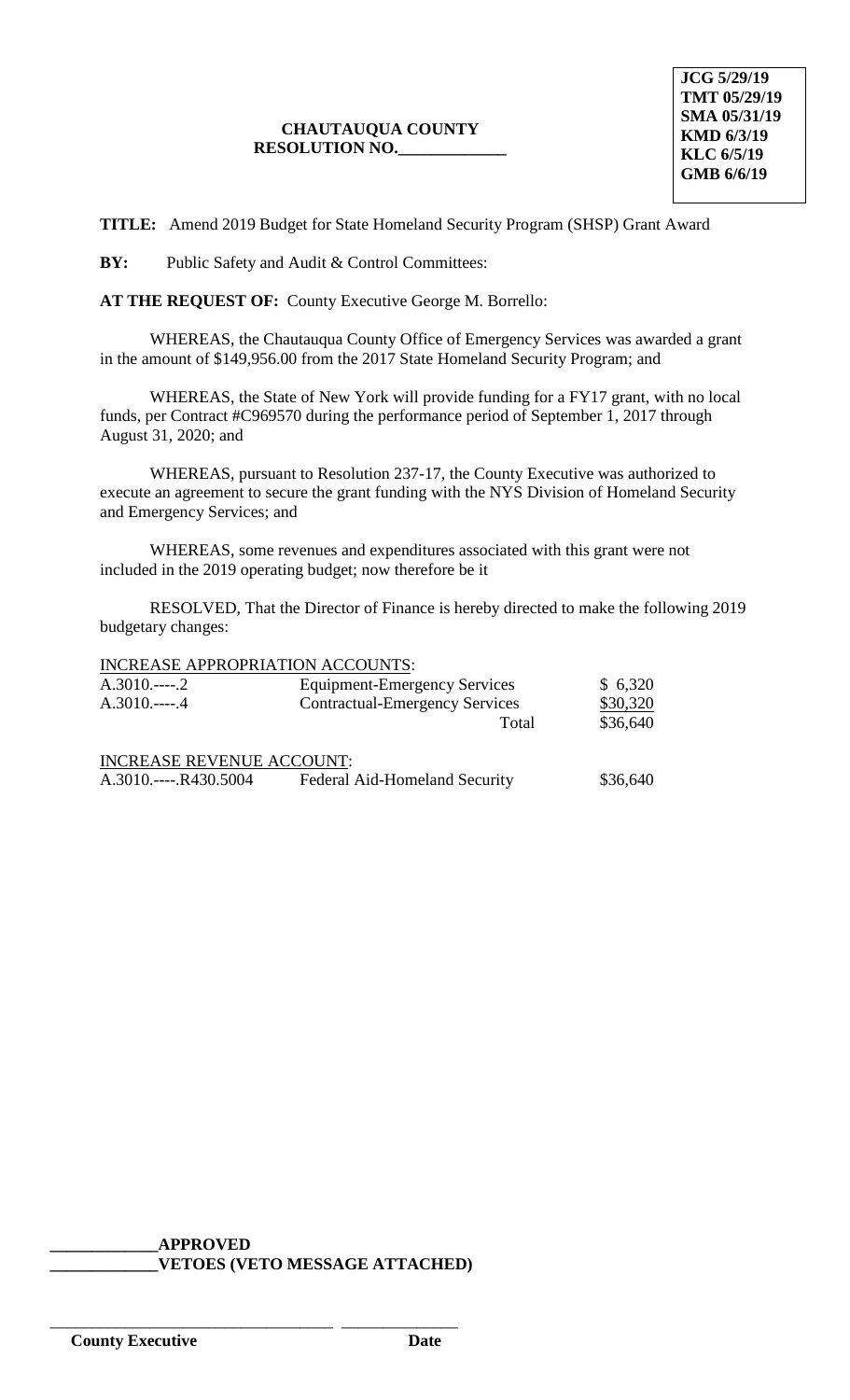#### **CHAUTAUQUA COUNTY RESOLUTION NO.**

**TITLE:** Modify Capital Project Requests Related to Shared Storage Pole Barn

**BY:** Public Safety and Audit & Control Committees:

**AT THE REQUEST OF:** County Executive George M. Borrello:

WHEREAS, Chautauqua County approved Capital Project H.3010.14998 – EMS/CCSO Pole Barn (2017) in the 2018 and 2019 Capital Budgets, with funding from the Chautauqua County Reserve for Capital and NCLSD user fees; and

WHEREAS, the project was intended to be a storage pole barn shared by Chautauqua County Office of the Sheriff (CCSO), Chautauqua County Office of Emergency Management Services (CCEMS), and North Chautauqua Lake Sewer District (NCLSD); and

WHEREAS, design and construction costs of the pole barn are now expected to exceed the approved budget, and NCLSD is no longer in a position to contribute funds for the project; and

WHEREAS, the three parties to the project decided construction of the pole barn is no longer in the best interest of the County, and there are other capital projects that require attention, including replacing automatic external defibrillator (AED) units throughout the County and purchasing a device to safely and quickly provide presumptive analysis of various narcotics; and

WHEREAS, closure of project H.3010.14998 will return approximately \$167,500 to the capital reserve; now therefore be it

RESOLVED, That the Director of Finance close capital project H.3010.14998, and reconcile, post adjustments and begin capitalization as necessary; and be it further

RESOLVED, That, upon completion of audit and reconciliation of the closed capital project, any surplus or deficit be adjusted to the appropriate Fund or Reserve for Capital; and be it further

RESOLVED, That the Reserve for Capital is adjusted as follows:

| INCREASE THE USE OF FUND BALANCE:                       |           |
|---------------------------------------------------------|-----------|
| A.----.----.878.0000 Fund Balance – Reserve for Capital | \$ 87,593 |

; and be it further

RESOLVED, that the ESN Fund Balance is adjusted as follows:

| DECREASE THE USE OF FUND BALANCE: |                                   |           |
|-----------------------------------|-----------------------------------|-----------|
| $ESN$ -----------.924.0000        | Fund Balance $-$                  |           |
|                                   | Net Assets-Unrestricted (Deficit) | \$250,000 |

; and be it further

RESOLVED, That the Director of Finance is authorized and directed to make the following amendments to the 2019 Budget:

DECREASE APPROPRIATION ACCOUNT: ESN.9950.----.9 Interfund Transfers – Transfer to Capital \$250,000

**\_\_\_\_\_\_\_\_\_\_\_\_\_APPROVED \_\_\_\_\_\_\_\_\_\_\_\_\_VETOES (VETO MESSAGE ATTACHED)**

**\_\_\_\_\_\_\_\_\_\_\_\_\_\_\_\_\_\_\_\_\_\_\_\_\_\_\_\_\_\_\_\_\_\_\_\_ \_\_\_\_\_\_\_\_\_\_\_\_\_**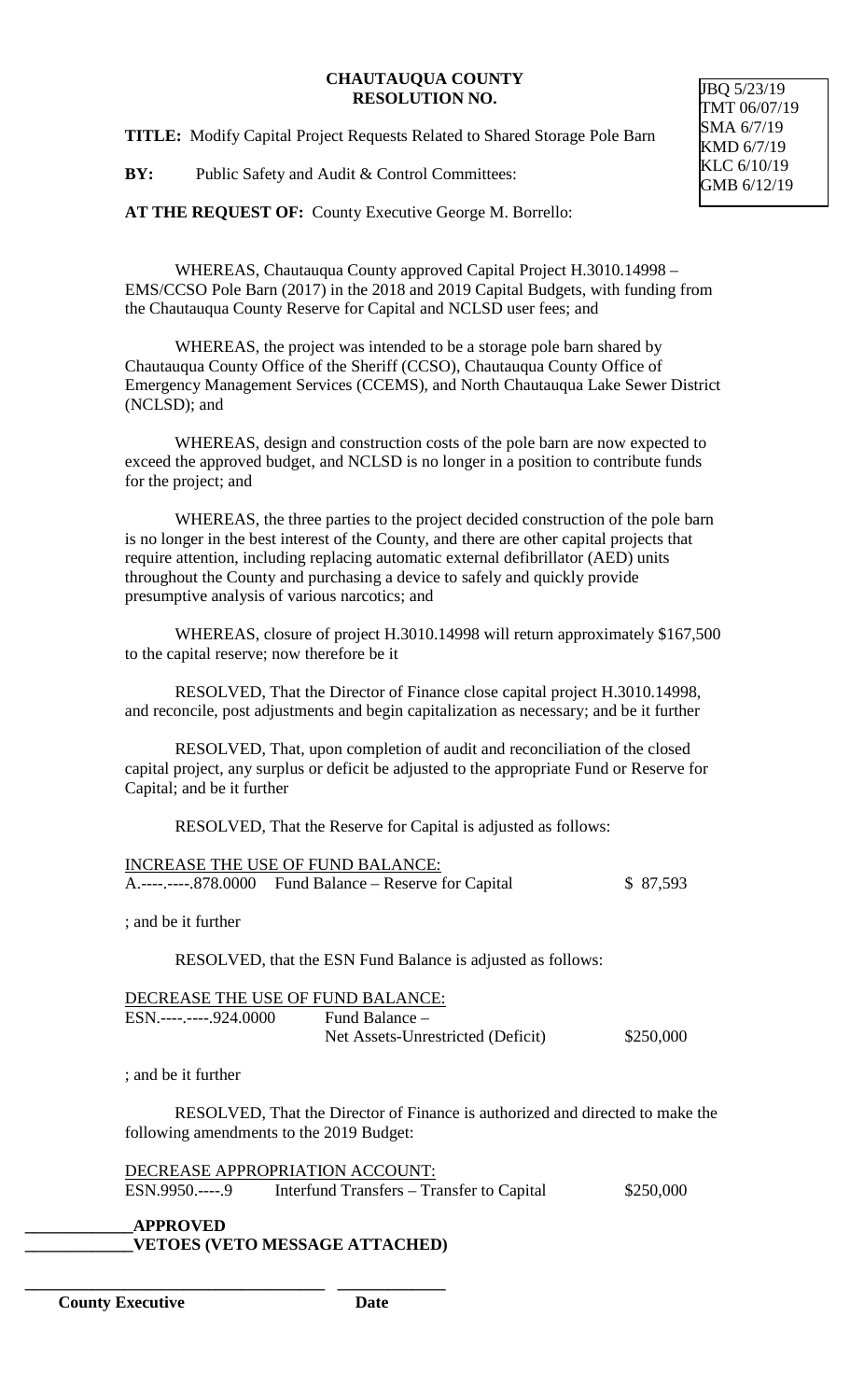#### INCREASE APPROPRIATION ACCOUNT:

| A.9950.----.9 Interfund Transfers – Transfer to Capital |                                                  | \$87,593 |
|---------------------------------------------------------|--------------------------------------------------|----------|
|                                                         | ESTABLISH AND INCREASE CAPITAL REVENUE ACCOUNTS: |          |
| H.3010.14006.R503.1000                                  | Interfund Transfer – Interfund Transfer          | \$58,192 |
| H.3110.06005.R503.1000                                  | Interfund Transfer – Interfund Transfer          | \$29,401 |

Total \$ 87,593

## ESTABLISH AND INCREASE CAPITAL APPROPRIATION ACCOUNTS: H.3010.14006.4 Contractual—Emergency Services, AEDs (2019) \$ 58,192 H.3110.06005.4 Contractual—Sheriff, Narcotic Analysis Device (2019)  $\frac{$29,401}{$87,593}$ \$ 87,593

# **\_\_\_\_\_\_\_\_\_\_\_\_\_APPROVED**

**\_\_\_\_\_\_\_\_\_\_\_\_\_\_\_\_\_\_\_\_\_\_\_\_\_\_\_\_\_\_\_\_\_\_\_\_ \_\_\_\_\_\_\_\_\_\_\_\_\_**

**\_\_\_\_\_\_\_\_\_\_\_\_\_VETOES (VETO MESSAGE ATTACHED)**